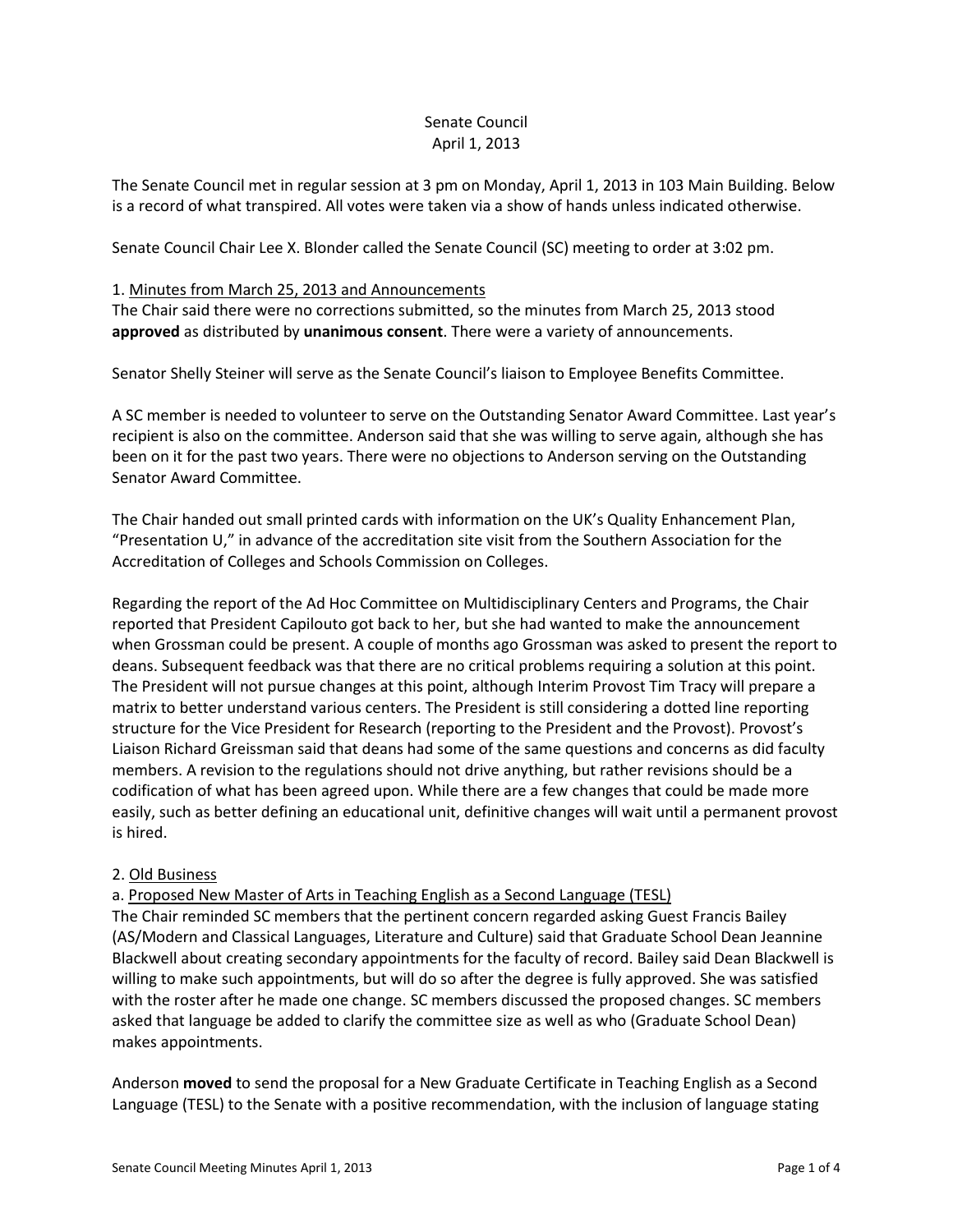the faculty of record committee size will include at least six people, and that appointments are made by the Dean of the Graduate School. Wasilkowski **seconded**. A **vote** was taken and the motion **passed** with none opposed.

## b. Proposed New Graduate Certificate in Power and Energy

The Chair said that at the last SC meeting, SC members asked for additional details on the faculty of record and how to add and remove faculty. Guest Larry Holloway (EN/Electrical and Computer Engineering, chair) explained the changes that were made. He was asked to insert the following information into the proposal:

- The certificate director serves a six-year term.
- The director will be appointed by the Dean of the Graduate School, upon the recommendation of the Dean of the College of Engineering.
- Remove the phrase "most closely" from page seven.

Brion **moved** to send the proposed new Graduate Certificate in Power and Energy to the Senate with a positive recommendation with the changes noted above. Wasilkowski **seconded**. A **vote** was taken and the motion **passed** with none opposed.

#### c. President's Evaluation by the Faculty

The Chair passed around a revised version of the proposed survey to evaluate of the president. The evaluation was not completed this past spring in time to be administered. When the Board of Trustees conducts its annual review of the President it can use the information gathered from faculty via the survey. SC members largely supported the proposed instrument although they spent some time adding and removing statements, as well as tweaking existing language. Due to the presence of invited guests, there were no objections to moving to the agenda items for which they attended.

## d. Proposed Changes to *Governing Regulations I* ("The University of Kentucky")

Guest Marcy Deaton (Associate Legal Counsel) explained the revisions made subsequent to the prior week's SC meeting. Edwards **moved** to send the proposed change to *Governing Regulations I* to the Senate with a positive recommendation for endorsement. Wasilkowski **seconded**. A **vote** was taken and the motion **passed** with none opposed.

e. Proposed New *Governing Regulations XIV* ("Ethical Principles and Code of Conduct") Edwards **moved** to send the proposed new *Governing Regulations XIV* to the Senate with a positive recommendation for endorsement. Christ **seconded**. A **vote** was taken and the motion **passed** with none opposed.

Edwards thanked Deaton for incorporating some of the SC's suggestions.

#### 3. Committee Reports

a. Senate's Academic Programs Committee (SAPC) – Andrew Hippisley, Chair

i. Proposal to Offer BA Social Work Via Extended Campus - Hazard

Because Hippisley (chair of the Senate's Academic Programs Committee (SAPC)) could not attend, SAPC member (and guest) Margaret Schroeder explained the proposal, noting it was a little different in that it took an existing program and extended it to an off-campus site in Hazard. There is no specific protocol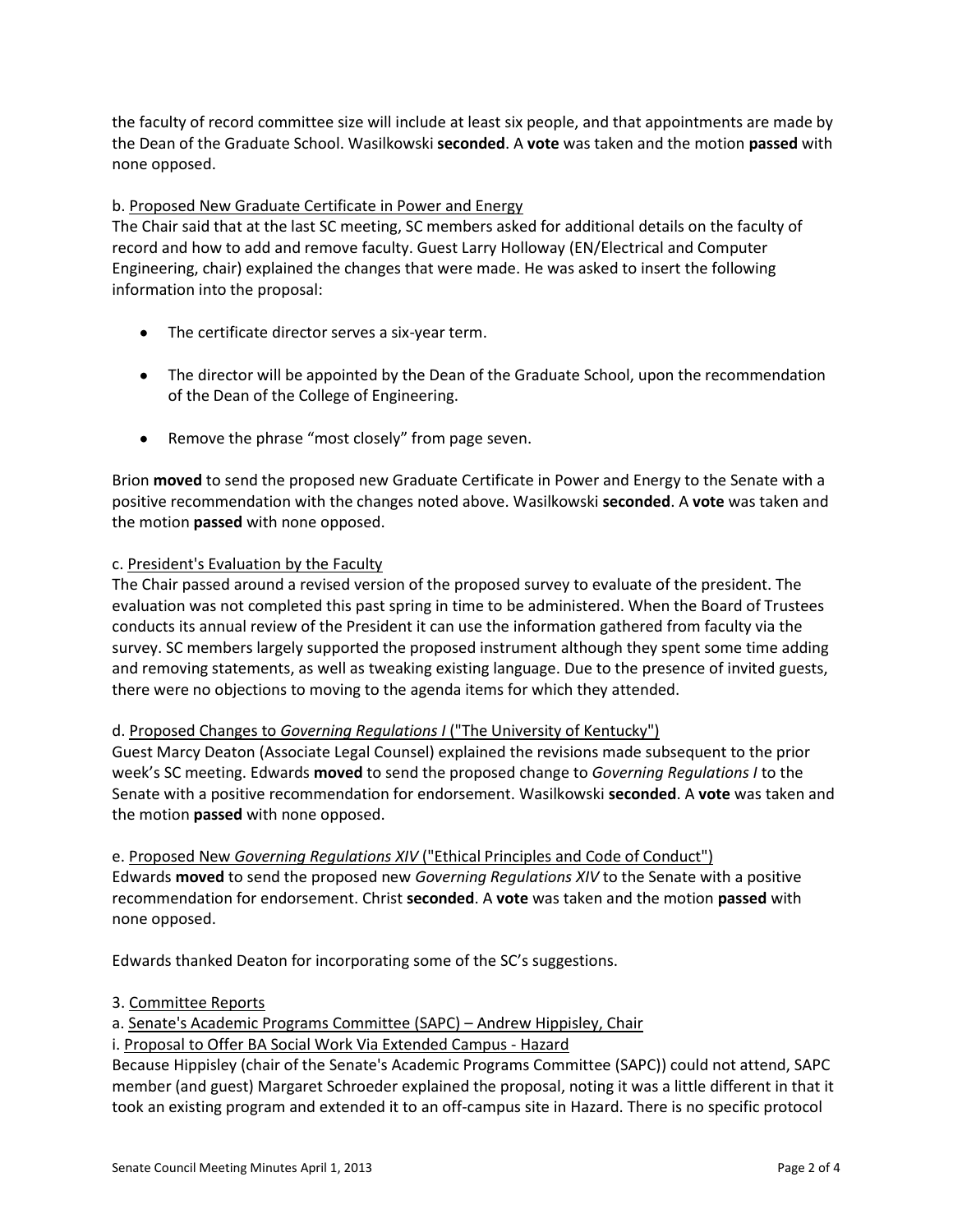to follow for this type of change. Guest Karen Badger (SW, Associate Dean for Student and Academic Affairs) offered additional information about the proposal.

Wood said that the proposal does not say that courses will be delivered at the site; it says that the courses are possible for distance learning delivery and for on- and off-campus programming. Wood said the proposal should be changed to state that the delivery mode is on-site. Badger said she would make that change and remove the rest. Wood suggested the language be changed to "course delivery mode will be onsite, except for those courses already approved for distance learning delivery."

Guest Davy Jones, chair of the Senate's Rules and Elections Committee, said there was no change in academic content so it was not an academic content decisional issue, but rather an administrative action for which the Senate had a role in endorsing or not endorsing.

Wright **moved** that the SC recommend (positive) the Senate endorse the expansion of the BA in Social Work to the UK Rural Health Center. Brion **seconded**. A **vote** was taken and the motion **passed** with none opposed.

#### 4. College of Education Teacher Education Unit - Request for Calendar Change

Guest Steve Parker (ED, Associate Dean for Academic and Student Success) explained the proposal, as well as the rationale behind it. There was extensive discussion about whether or not there was an insurance problem if a student begins University-related work prior to the official start of the semester. The Chair called Deaton and asked her to return to the meeting for consultation on the matter. Deaton did so; she said it did not sound like a problem to her, but that she would contact Risk Management. The Chair suggested that the SC approve the change and Deaton will get back to the SC on the results of the consultation.

There was additional discussion about whether or not the Senate needed to approve the change. Jones said the change should be considered a minor calendar change that did not need to be approved by the Senate. Anderson **moved** to approve the change to the calendar, effective immediately. Edwards **seconded**. A **vote** was taken and the motion **passed** with none opposed. The Chair said she would report the action to the Senate.

5. Proposed Changes to *Senate Rules* Regarding MOOCs: *SR 3.3.0* ("Procedures for Processing Courses and Changes in Courses") and *SR 3.3.3.A.1*, *SR 3.3.3.A.2*, and *SR 3.3.3.B.1.f* ("Procedures to be Used") The Chair explained that Jones, chair of the Senate's Rules and Elections Committee (SREC), was present to walk the SC through the language. It came up as result of a presentation to the Senate in March on massive open online courses (MOOCs) and the SREC felt the Senate needed to be proactive. Guest Jones said the Senate is responsible for making broad educational policy of the University, but it is obvious that an increasing part of educational activities will be MOOCs. They will not have a Senate prefix and number and will not be credit bearing, yet are educational activities like residency or post-doctoral training. He said the SREC wanted to get ahead of it now and address the quality control if advertised as a UK course with the UK imprimatur. The language from the SREC suggests the Senate delegate to college faculty the responsibility for final decisions of academic quality and intent for MOOCs. If there is no typical college structure, then the most appropriate council of the Senate (Graduate Council, Health Care Colleges Council, Undergraduate Council) will act as the college body making final approval on that content. The intent is not to layer bureaucracy but rather to ensure a faculty hand on such courses for quality control.